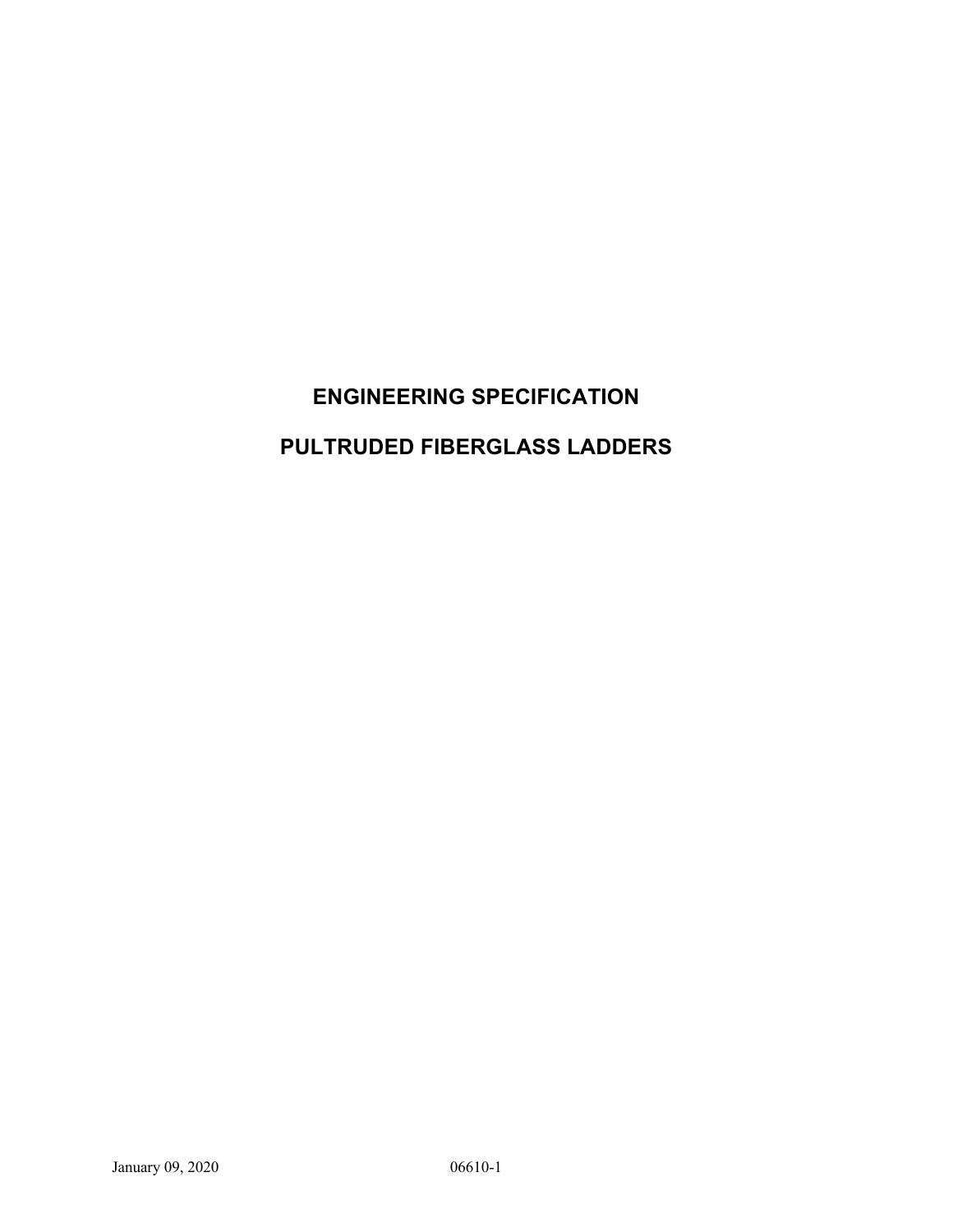## SECTION 06610

### FIBERGLASS REINFORCED PLASTICS (FRP) FABRICATIONS

## PULTRUDED SQUARE TUBE LADDERS

#### PART 1 - GENERAL

#### 1.1 SCOPE OF WORK

A. This specification is for a pultruded fiberglass ladder system in compliance with OSHA 1910.23.

#### 1.2 REFERENCES

A. The publications listed below (latest revision applicable) form a part of this specification to the extent referenced herein. The publications are referred to within the text by the designation only.

AMERICAN SOCIETY FOR TESTING AND MATERIALS (ASTM) Test Methods:

ASTM D-638-Tensile Properties of Plastics

ASTM D-790-Flexural Properties of Unreinforced and Reinforced Plastics

ASTM D-2344-Apparent Interlaminar Shear Strength of Parallel Fiber Composites by Short Beam Method

ASTM D-495-High Voltage, Low-Current, Dry Arc Resistance of Solid Electrical Insulation

ASTM D-696-Coefficient of Linear Thermal Expansion for Plastics

ASTM E-84-Surface Burning Characteristics of Building Materials

THE OCCUPATIONAL SAFETY AND HEALTH ADMINISTRATION (OSHA) Code of Federal Regulations (CFR), Title 29, Section 1910.23

#### 1.3 CONTRACTOR SUBMITTALS

- A. The CONTRACTOR shall furnish shop drawings of the fabricated ladder and accessories in accordance with the provisions of this Section.
- B. The CONTRACTOR shall furnish manufacturer's shop drawings clearly showing material sizes, types, styles, part or catalog numbers, complete details for the fabrication of and erection of components including, but not limited to, location, lengths, type and sizes of fasteners, clip angles, member sizes, and connection details.
- C. The CONTRACTOR shall submit the manufacturer's published literature including structural design data, structural properties data, corrosion resistance tables, certificates of compliance, test reports as applicable, and design calculations for systems not sized or designed in the contract documents, sealed by a Professional Engineer.
- D. The CONTRACTOR may be required to submit sample pieces of each item specified herein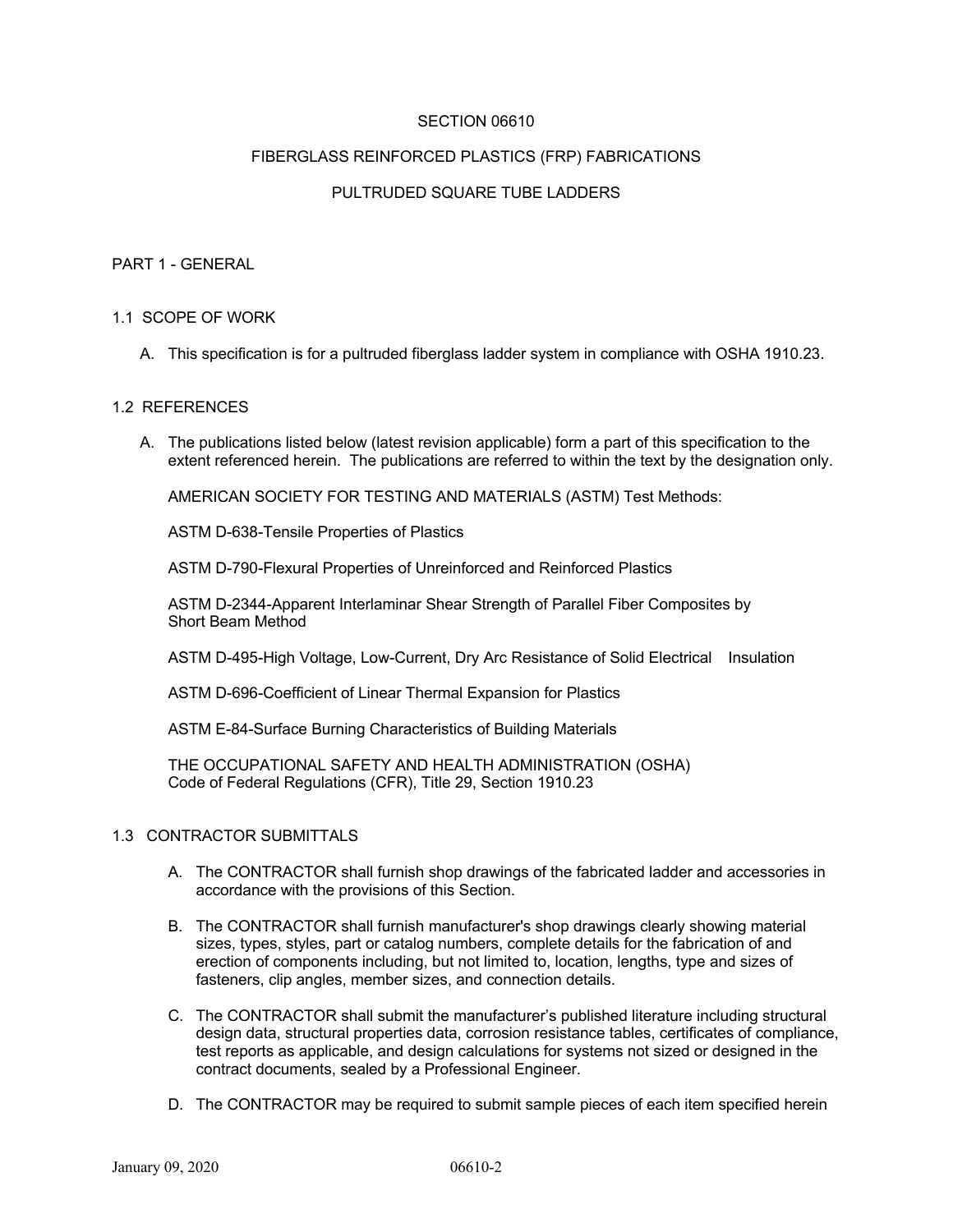for acceptance by the ENGINEER as to quality and color. Sample pieces shall be manufactured by the method to be used in the WORK.

## 1.4 QUALITY ASSURANCE

- A. All items to be provided under this Section shall be furnished only by manufacturers having a minimum of ten (10) years of experience in the design and manufacture of similar products and systems. Additionally, if requested, a record of at least five (5) previous, separate, similar successful installations in the last five (5) years shall be provided.
- B. Manufacturer shall offer a 3 year limited warranty on all FRP products against defects in materials and workmanship.

## 1.5 PRODUCT DELIVERY AND STORAGE

- A. Delivery of Materials: Manufactured materials shall be delivered in original, unbroken pallets, packages, containers, or bundles bearing the label of the manufacturer. Adhesives, resins and their catalysts and hardeners shall be crated or boxed separately and noted as such to facilitate their movement to a dry indoor storage facility.
- B. Storage of Products: All materials shall be carefully handled to prevent them from abrasion, cracking, chipping, twisting, other deformations, and other types of damage. Adhesives, resins and their catalysts are to be stored in dry indoor storage facilities between 70 and 85 degrees Fahrenheit (21 to 29 degrees Celsius) until they are required.

### PART 2 - PRODUCTS

### 2.1 MANUFACTURER

A. Ladder and associated components shall be manufactured by:

### **Bedford Reinforced Plastics, Inc.**

One Corporate Drive, Suite 106 Bedford, PA 15522. USA (814) 623-8125 Phone (814) 623-6032 Fax Website: https://bedfordreinforced.com

## 2.2 GENERAL

- A. All ladder side rails, rungs and ladder mounting brackets are to be FRP structural shapes manufactured by the pultrusion process. All structural shapes shall be composed of fiberglass reinforcement and resin in qualities, quantities, properties, arrangements and dimensions as necessary to meet the design requirements and dimensions as specified in the Contract Documents.
- B. Fiberglass reinforcement shall be a combination of continuous roving, continuous strand mat, and surfacing veil in sufficient quantities as needed by the application and/or physical properties required.
- C. Resins shall be {*ISO, non-fire retardant isophthalic polyester used to produce NSF Standard*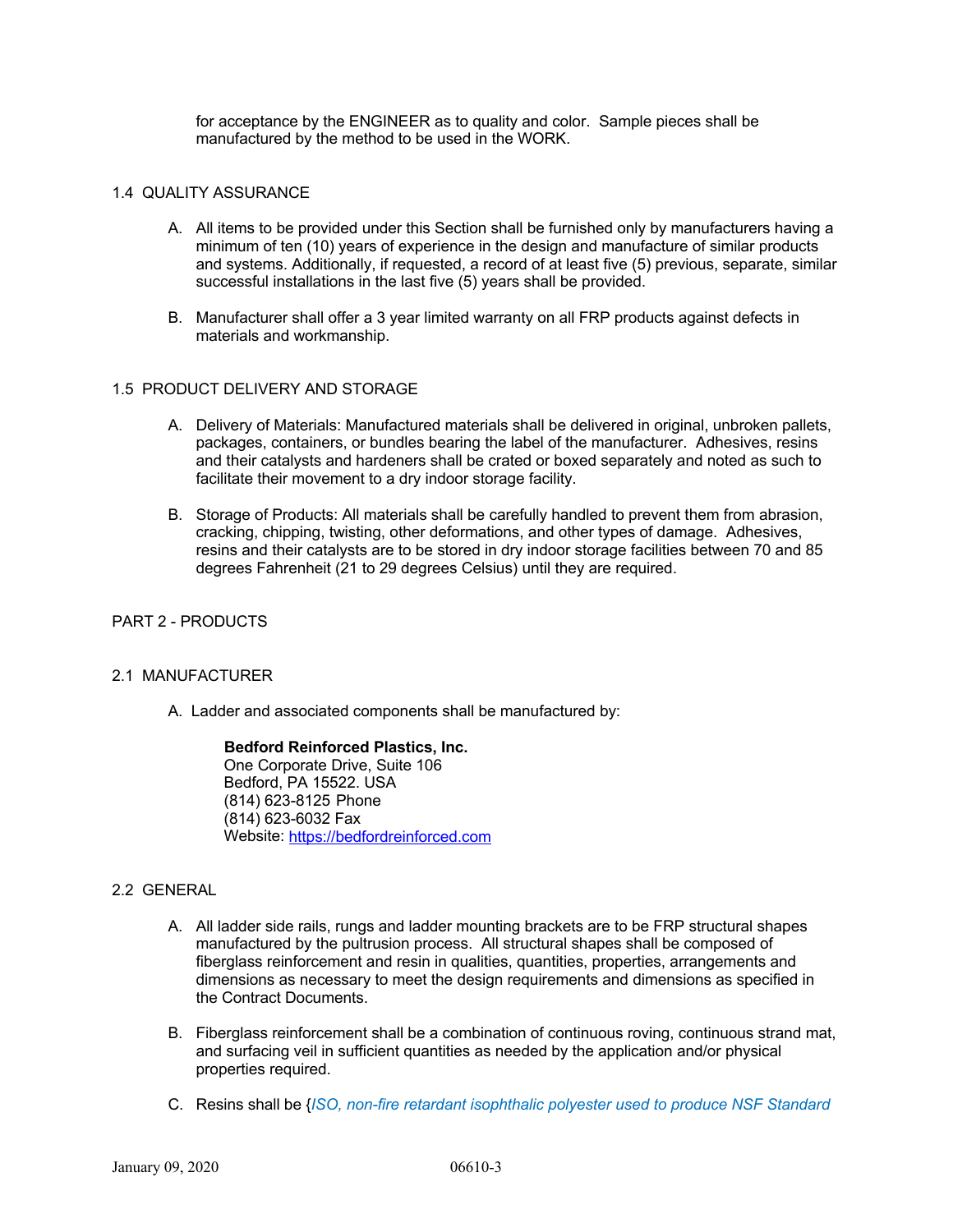*61 certified shapes*; ISOFR, fire retardant isophthalic polyester; *VE, non-fire retardant vinyl ester used to produce NSF Standard 61 certified shapes* or VEFR, fire retardant vinyl ester, (*choose one*)} with chemical formulation necessary to provide the corrosion resistance, strength and other physical properties as required.

- D. All finished surfaces of FRP items and fabrications shall be smooth, resin-rich, free of voids and without dry spots, cracks, crazes or unreinforced areas. All glass fibers shall be well covered with resin to protect against their exposure due to wear or weathering.
- E. All pultruded ladder components shall be further protected from ultraviolet (UV) attack with 1) integral UV inhibitors in the resin and 2) a synthetic surfacing veil to help produce a resin rich surface.
- F. All FRP products shall have a tested flame spread rating of 25 or less per ASTM E-84 Tunnel Test, (except for non-fire retardant isophthalic polyester and vinyl ester NSF Standard 61 certified shapes).
- G. The ladder side rail shall be 2" square tube with a wall thickness of 1/4" or greater. The rungs shall be 1-1/4" diameter pultruded structural shapes, continuously fluted to provide a non-slip surface. Rungs that are gritted as a secondary operation shall not be permitted. Ladder wall and floor mounts shall be fabricated from pultruded angles, 3/8" minimum thickness.
- H. Type 316 stainless steel bolts shall be provided for attaching wall and floor brackets to the ladder.
- I. All rungs shall be mechanically attached to the ladder rails with stainless steel spring pins.
- J. All ladders are to be integrally pigmented yellow. All wall and floor mount brackets shall be beige.
- K. Pultruded structural shapes used in the ladder system are to have the minimum longitudinal mechanical properties listed below:

| <b>Property</b>                  | <b>ASTM Method</b> | Value                                           | <b>Units</b>                         |
|----------------------------------|--------------------|-------------------------------------------------|--------------------------------------|
| <b>Tensile Strength</b>          | D-638              | 30,000 (206)                                    | psi (MPa)                            |
| <b>Tensile Modulus</b>           | D-638              | $2.5 \times 10^6$ (17.2)                        | psi (GPa)                            |
| <b>Flexural Strength</b>         | D-790              | 30,000 (206)                                    | psi (MPa)                            |
| <b>Flexural Modulus</b>          | D-790              | $1.8 \times 10^6$ (12.4)                        | psi (GPa)                            |
| Flexural Modulus (Full Section)  | N/A                | $2.8 \times 10^6$ (19.3)                        | psi (GPa)                            |
| Short Beam Shear (Transverse)    | D-2344             | 4,500 (31)                                      | psi (MPa)                            |
| Shear Modulus (Transverse)       | N/A                | $4.5 \times 10^5$ (3.1)                         | psi (GPa)                            |
| Coefficient of Thermal Expansion | D-696              | $7.0 \times 10^{-6}$<br>$(12.6 \times 10^{-6})$ | in/in/°F<br>$(cm/cm$ <sup>o</sup> C) |
| Flame Spread                     | $E-84$             | 25 or less                                      | N/A                                  |